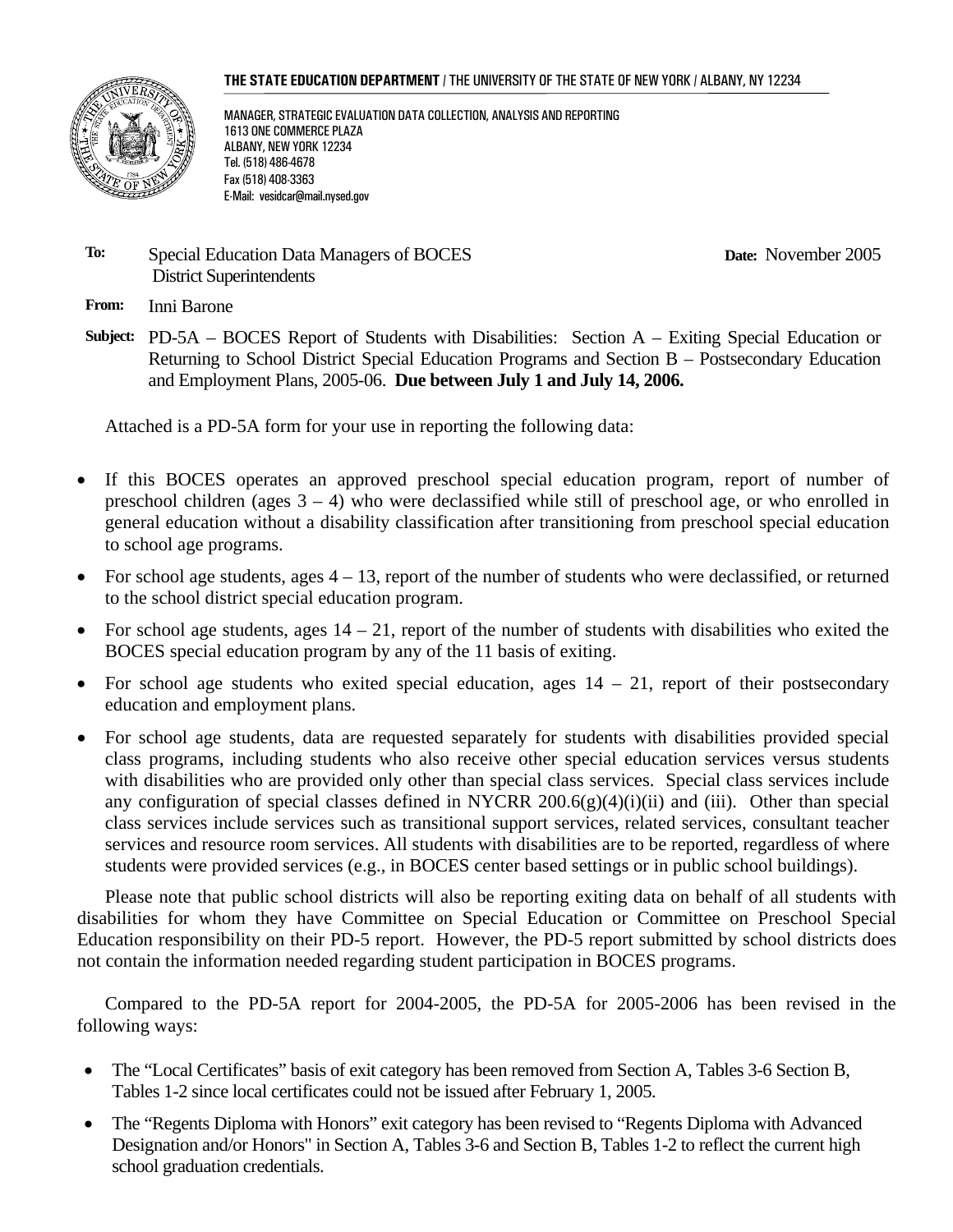During 2005-2006 personnel from Strategic Evaluation Data Collection, Analysis and Reporting (SEDCAR) Unit may be available to conduct a limited number of regional training programs regarding the various special education data forms (i.e., the PD forms). If you feel that such training would be useful to the data managers in your area, please contact your local Special Education Training and Resource Center (SETRC). The data collected through the PD forms are used in the following reports and activities:

- State Performance Plan and Annual Performance Report for Special Education
- Public reporting of LEA results against State targets established in the State Performance Report.
- Calculation of minimum amount of per-pupil IDEA funds to be sub-allocated or spent on services.
- Pocketbook of Goals and Results for Individuals with Disabilities
- Chapter 655 Report to the Governor and the Legislature on the Status of the State's Schools
- Special Education Quality Assurance Reviews
- School District Report Cards
- BOCES Report Cards
- Charter School Report Cards
- Calculations to identify instances of possible race/ethnicity disproportionality
- Other reports required by State or federal statutes
- Evaluation of programs and policies

If you have any questions or are in need of assistance in completing this report, please contact SEDCAR by using the contact information provided in the letterhead.

Thank you.

Attachment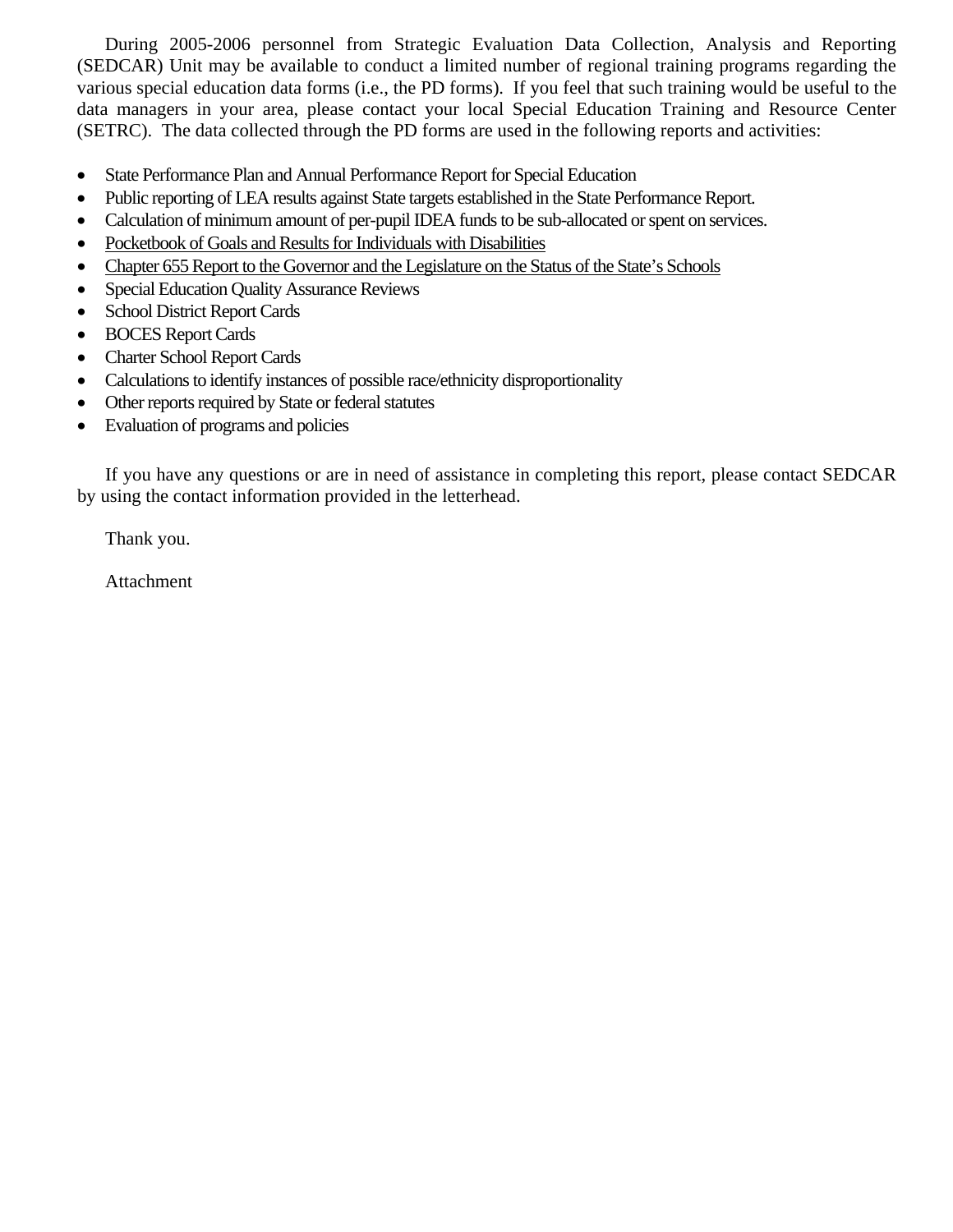# **PD-5A – BOCES Report of Students with Disabilities:**

## **Section A: Exiting Special Education or Returning to School District Special Education Programs Section B: Postsecondary Education and Employment Plans July 1, 2005 to June 30, 2006**

|  | <b>Instructions:</b> 1. Return one copy of this report between July 1 and July 14, 2006 to the above address. |
|--|---------------------------------------------------------------------------------------------------------------|
|  | Please do not return this form before June 30, 2006.                                                          |

- 2. Retain one copy (and supporting documentation) in your BOCES for reference and audit purposes. The required retention period ends June 30, 2013.
- 3. Carefully read the Instructions and Definitions on the following pages.
- 4. If you have questions about this report, please call (518) 486-4678, or e-mail your questions to vesidcar@mail.nysed.gov

Check this box if this BOCES does not operate an approved pre-school special education program, pursuant to Section 4410 of the Education Law.

Check this box if no students exited special education or returned to school district special education programs (including students declassified) between the ages of 3 and 21 within the report period.

Note: If both boxes are checked, please complete this page only and return it to the address at the top of this page.

| <b>BOCES Information</b>        |  |  |  |  |  |  |  |  |
|---------------------------------|--|--|--|--|--|--|--|--|
| (Enter 12-digit SED Code Below) |  |  |  |  |  |  |  |  |
| <b>BOCES NAME</b>               |  |  |  |  |  |  |  |  |
| <b>ADDRESS</b>                  |  |  |  |  |  |  |  |  |
|                                 |  |  |  |  |  |  |  |  |
|                                 |  |  |  |  |  |  |  |  |

| <b>Contact Person Information *</b> |            |  |  |  |  |  |  |  |
|-------------------------------------|------------|--|--|--|--|--|--|--|
| <b>NAME</b>                         |            |  |  |  |  |  |  |  |
| <b>TITLE</b>                        |            |  |  |  |  |  |  |  |
| <b>TELEPHONE</b>                    | <b>FAX</b> |  |  |  |  |  |  |  |
| <b>E-MAIL ADDRESS</b>               |            |  |  |  |  |  |  |  |

All correspondence from SEDCAR will be directed to the contact person identified in the PD web based data entry system at http://pd.nysed.gov Please keep the contact person information current, including the e-mail address as most communication will occur via e-mail.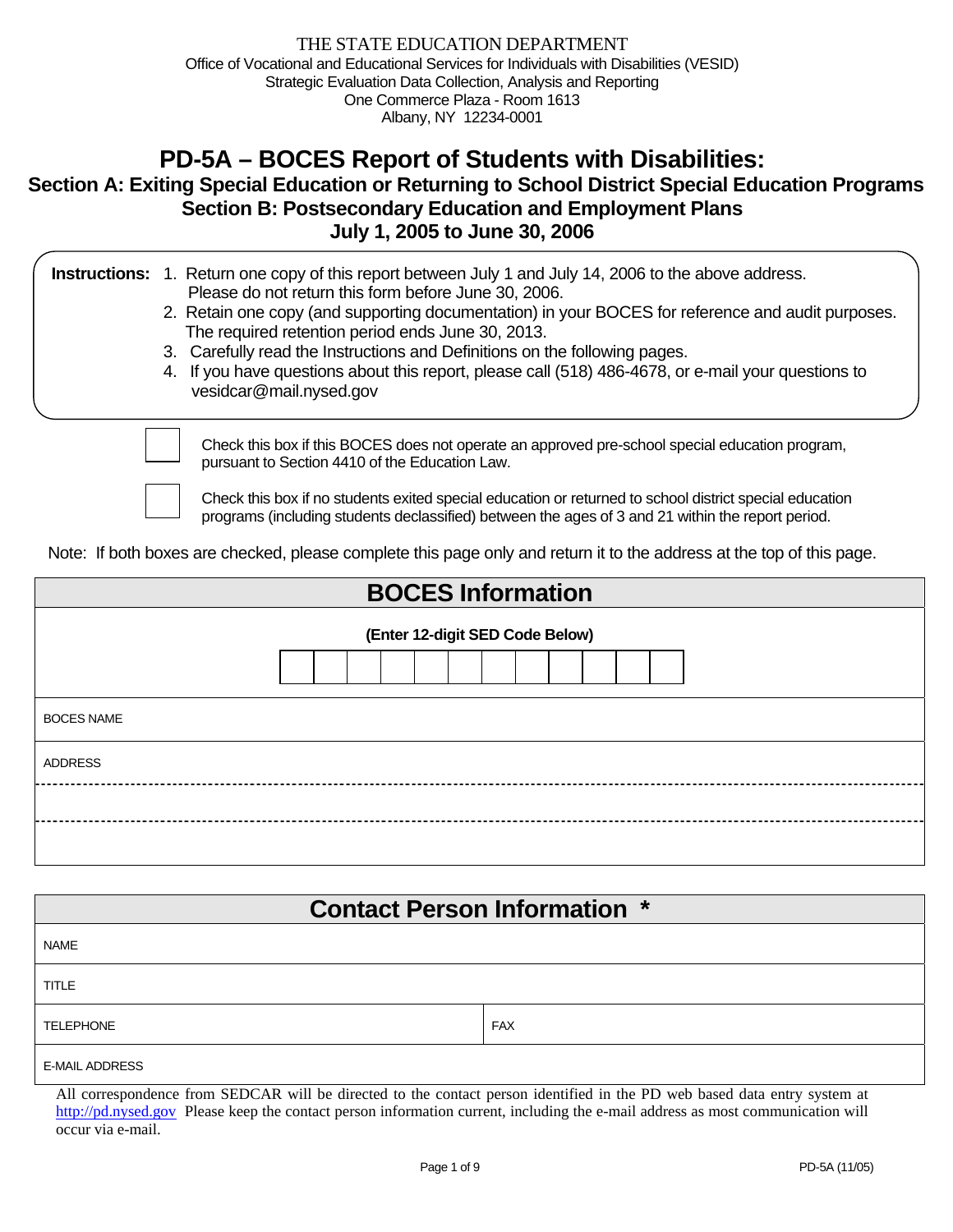# **Definitions and Instructions for Completing the PD-5A Report**

- 1. This report should be completed in consultation with school district personnel to confirm the exit status of students with disabilities who were provided special education services by BOCES and left the BOCES program during the report period.
- 2. Report information for all students with disabilities (ages  $3 21$ ) who were provided special education programs/services through this BOCES. In Section A, report the number who exited special education through the basis listed or returned to school district special education programs. In Section B, report the postsecondary education and employment plans of students with disabilities who have completed their program or dropped out.
- 3. If this BOCES does not operate an approved preschool program (pursuant to Section 4410 of the Education Law), check the appropriate box on page one of this report, and enter " NA " in columns A and B of Table 1 on Page 5.
- 4. For purposes of this report, students with disabilities provided transportation and evaluation services only are not to be included in this report. Also, students with disabilities provided summer school programs only should not be included in this report.
- 5. Data should be reported for all students with disabilities regardless of the setting in which they are provided services, including those placed in this BOCES and/or provided special education programs/services less than full-time.
- 6. Students with disabilities are to be reported in one of two program/service categories: Students provided special class programs (including those students provided other special education services in addition to special class programs), or students provided only special education services other than special class programs. Special class services include any configuration of special classes defined in NYCRR  $200.6(g)(4)(i)(ii)$  and (iii). Other than special class services include services such as transitional support services, related services, consultant teacher services and, resource room services. Report on behalf of all students with disabilities, regardless of where students were provided services (e.g., in BOCES center based settings or in public school buildings).
- 7. The total number of students with disabilities for each exit category in Section B, Table 1 and Table 2, must equal the total number of such students reported in Section A, Table 3 and Table 4.
- 8. The total number of students for whom race/ethnicity is provided in Section A, Table 5 and Table 6 must equal the total number of students reported in Section A, Table 3 and Table 4.
- 9. Wherever data are requested by student age, the age should be reported as of December 1, 2005 (e.g., a student who is 14 years and 10 months of age on December 1, 2005, should be reported as age 14).
- 10. When reporting race/ethnicity of students, report the number which appear to belong, identify with, or are regarded in the community as belonging to each race/ethnic group. Please report the race/ethnicity of students with disabilities consistently with how it is reported by their districts of residence on all Department data collection instruments. Each student should be counted once, in one of the following categories:

**American Indian/Alaskan Native:** A person having origins in any of the original peoples of North and South America (including Central America) and who maintains tribal affiliation or community attachment.

**Asian or Pacific Islander:** A person having origins in any of the original peoples of the Far East, Southeast Asia, the Indian subcontinent, or the Pacific Islands, including, for example, Cambodia, China, India, Japan, Korea, Malaysia, Pakistan, the Philippine Islands, Thailand, and Vietnam. The Pacific Islands include Hawaii, Guam, and Samoa.

**Black or African American (not Hispanic):** A person having origins in any of the Black racial groups of Africa.

**Hispanic or Latino:** A person of Cuban, Mexican, Puerto Rican, South or Central American, or other Spanish culture or origin, regardless of race.

**White (not Hispanic):** A person having origins in any of the original peoples of Europe, the Middle East, or North Africa.

- 11. In general, exiting students with disabilities should be reported once, with few exceptions. The following examples are provided for purposes of clarification.
	- A student who is declassified and returned to general education several times, should be reported once each year that he or she is returned to general education, on pages  $5 - 6$ .
	- A student who receives a local diploma with a Regents endorsement should be reported in either Line 1 (Regents Diploma – Honors/Advanced Designation) or Line 2 (Regents Diploma – Regular) on pages 6 - 7.
	- A student, who previously received an IEP Diploma/Local Certificate, has continued in the special education program and does not receive a higher diploma should **NOT** be counted again.
	- A student who previously received an IEP Diploma or Local Certificate has continued in their special education program and receives a Regents, local, or High School Equivalency diploma, should be included in the count for the given diploma (Lines  $1 - 4$ ) on pages  $6 - 7$ .
	- A student who previously dropped out of school, re-enters the BOCES program, and receives a diploma or certificate should be reported in the count for the given diploma or certificate. If, however, the same student drops out again, in a different school year, without receiving a diploma or certificate, the student should not be reported again.
- 12. If you have any questions or are in need of assistance in completing this report, please contact SEDCAR by telephoning (518) 486-4678, or e-mail your questions to vesidcar@mail.nysed.gov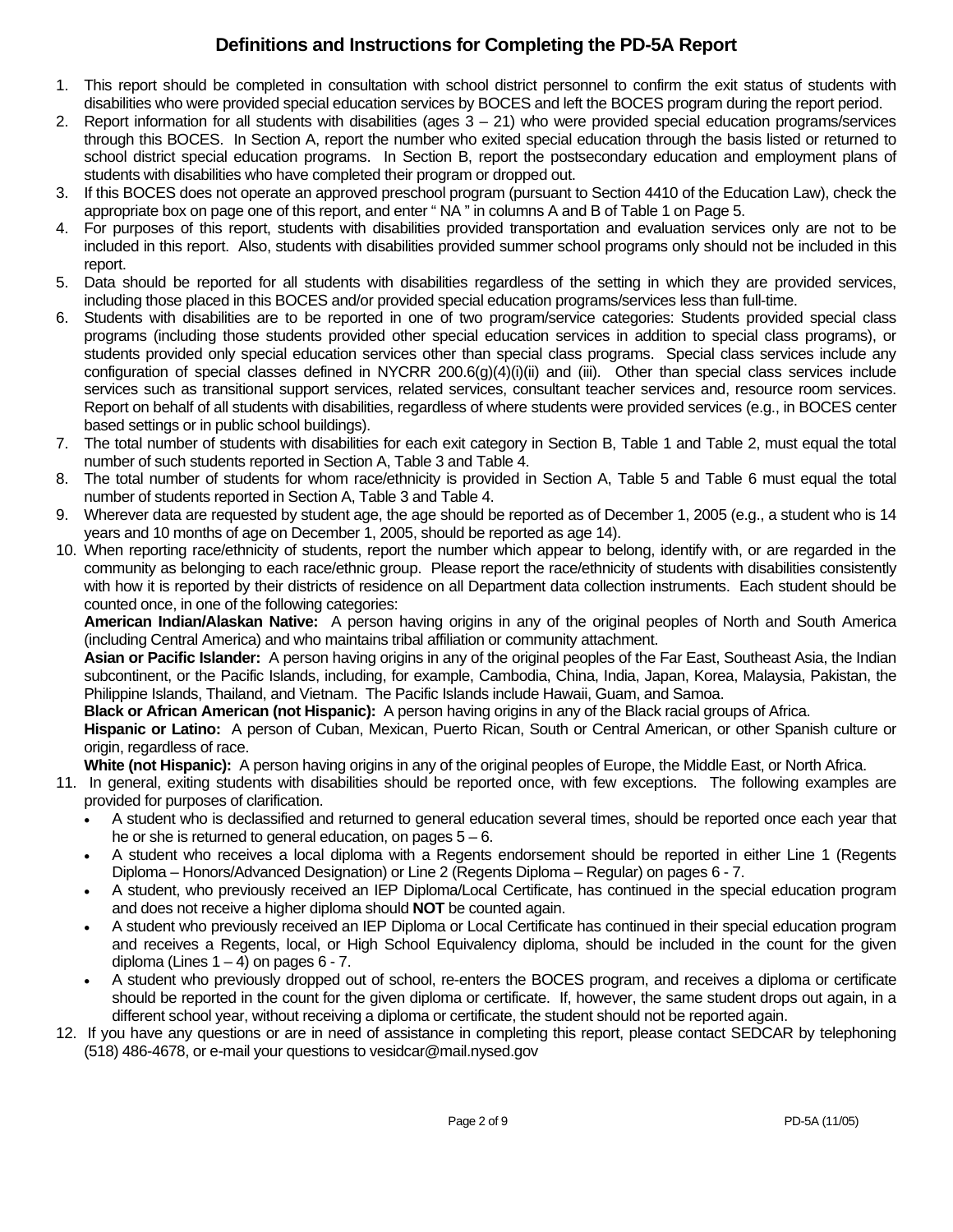# **Section "A" Definitions**

| <b>Item</b>                                                                                                                                                         | <b>Definition</b>                                                                                                                                                                                                                                                                                                                                                                                                                                                                                                                                                                                                                                                                                                                                                                                                  |
|---------------------------------------------------------------------------------------------------------------------------------------------------------------------|--------------------------------------------------------------------------------------------------------------------------------------------------------------------------------------------------------------------------------------------------------------------------------------------------------------------------------------------------------------------------------------------------------------------------------------------------------------------------------------------------------------------------------------------------------------------------------------------------------------------------------------------------------------------------------------------------------------------------------------------------------------------------------------------------------------------|
| Declassified while still of Preschool Age<br>(Table 1, Column A on page 5)                                                                                          | For BOCES operating an approved preschool special education<br>program, report the total only of all students, ages 3-4 who<br>received special education services during July 1, 2005 - June<br>30, 2006 pursuant to Section 4410 of the Education Law, but<br>were declassified while still of preschool age, and no longer<br>have an Individualized Education Program (IEP).                                                                                                                                                                                                                                                                                                                                                                                                                                   |
| Enrolled in general education without a disability<br>classification after transitioning from pre-school to school age<br>programs<br>(Table 1, Column B on page 5) | For BOCES which operate an approved preschool special<br>education program, report the total only of all students who<br>received preschool special education services pursuant to<br>Section 4410 of the Education Law just prior to becoming<br>school age, and were enrolled in general education without a<br>disability classification and IEP by the CSE upon transitioning<br>from the preschool to school age program. Report students in<br>this column if they were declassified in May or June 2006 even<br>though they were still of preschool age during July and August<br>preceding their entrance into school age programs.<br>Declassification data for preschool students receiving special<br>education services during July and August 2006 should be<br>reported in next year's PD-5A report. |
| <b>Total</b><br>(Columns I and R, Line 13 on page 6)                                                                                                                | This total should represent all students (ages $14 - 21$ ) who<br>exited special education or were returned to school district<br>special education programs.                                                                                                                                                                                                                                                                                                                                                                                                                                                                                                                                                                                                                                                      |
| Regents Diploma with Advanced Designation and/or Honors<br>(Line 1 on page 6)                                                                                       | Students who received a local high school diploma with the<br>Regents endorsement with Advanced Designation and/or with<br>Honors. See 8NYCRR 100.5 for diploma requirements.                                                                                                                                                                                                                                                                                                                                                                                                                                                                                                                                                                                                                                      |
| <b>Regents Diploma (Regular)</b><br>(Line 2 on page 6)                                                                                                              | Students who received a local high school diploma with a<br>"Regular" Regents endorsement (8 NYCRR 100.5).                                                                                                                                                                                                                                                                                                                                                                                                                                                                                                                                                                                                                                                                                                         |
| <b>Local Diploma</b><br>(Line 3 on page 6)                                                                                                                          | Students who received a local high school diploma without a Regents<br>endorsement (8 NYCRR 100.5).                                                                                                                                                                                                                                                                                                                                                                                                                                                                                                                                                                                                                                                                                                                |
| <b>High School Equivalency Diploma</b><br>(Line 4 on page 6)                                                                                                        | Students who received a State High School Equivalency<br>Diploma who were jointly enrolled in secondary education and<br>an alternative high school equivalency preparation program or a<br>high school equivalency preparation program (8 NYCRR<br>$100.7$ ).                                                                                                                                                                                                                                                                                                                                                                                                                                                                                                                                                     |
| <b>Individualized Education Program Diploma</b><br>(Line 5 on page 6)                                                                                               | Students who received a High School Individualized Education<br>Program Diploma (8 NYCRR 100.9).                                                                                                                                                                                                                                                                                                                                                                                                                                                                                                                                                                                                                                                                                                                   |
| Declassified and returned to General Education<br>(Columns C – D of Table 1 on page 5, Line 6 on page 6)                                                            | Students who were classified by the CSE due to a disability and<br>received special education from this BOCES any time during<br>July 1, 2005 - June 30, 2006 and are declassified and returned<br>to general education. These students no longer have an IEP<br>and receive all educational services from a general education<br>program including testing accommodations if indicated on the<br>last IEP as recommended upon declassification. Such students<br>should be reported by their most recent service category.                                                                                                                                                                                                                                                                                        |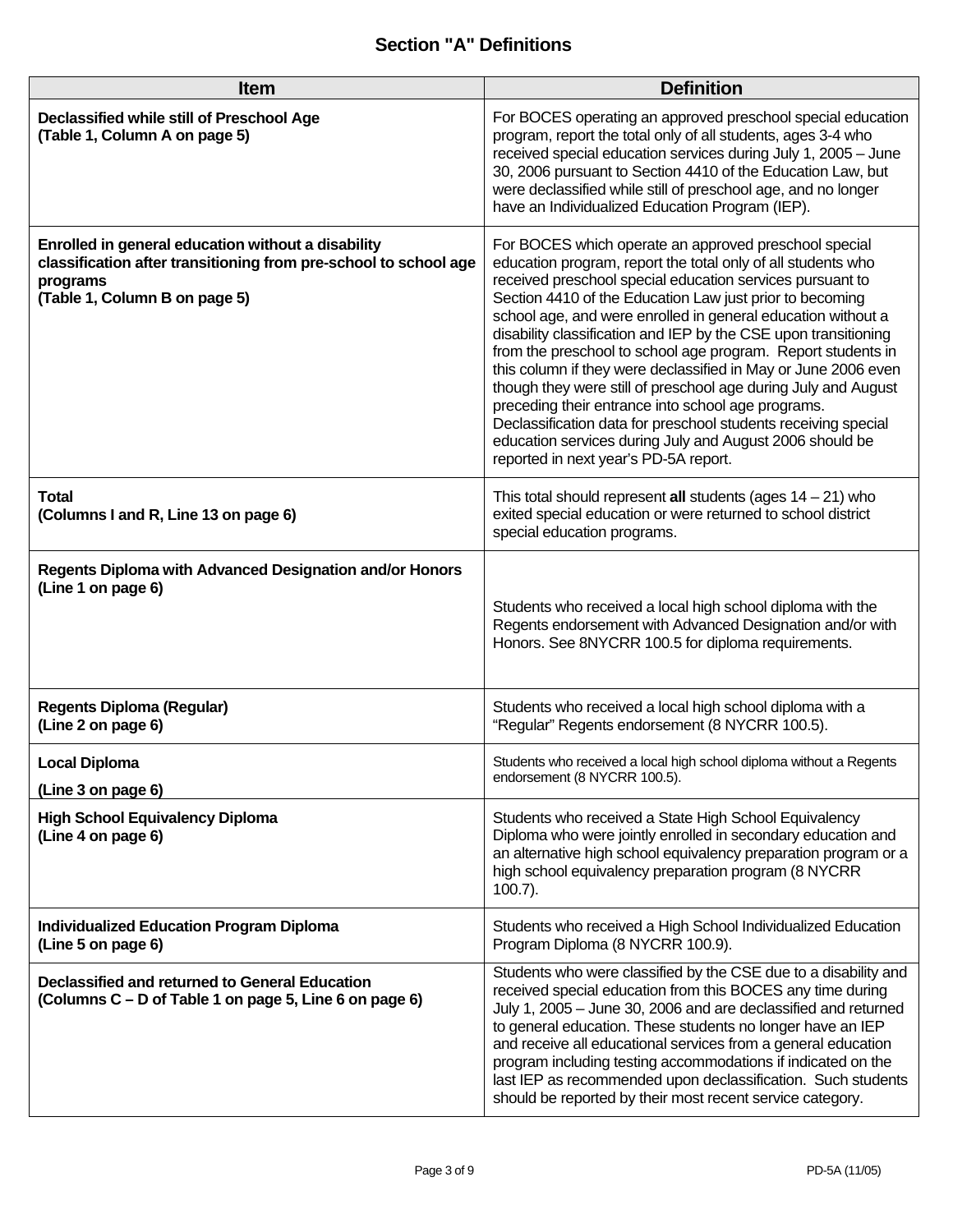# **Section "A" Definitions (continued)**

| <b>Item</b>                                                                         | <b>Definition</b>                                                                                                                                                                                                                                                                                                                                                                                                                                                                                                 |
|-------------------------------------------------------------------------------------|-------------------------------------------------------------------------------------------------------------------------------------------------------------------------------------------------------------------------------------------------------------------------------------------------------------------------------------------------------------------------------------------------------------------------------------------------------------------------------------------------------------------|
| <b>Reached Maximum Age</b><br>(Line 7 on page 6)                                    | Students, who were enrolled in this BOCES at the age of 21,<br>turned 21 after September 1, 2005, and who did not receive a<br>diploma or exit special education by any other basis of exiting.                                                                                                                                                                                                                                                                                                                   |
| <b>Returned to School District Special Education Programs</b><br>(Line 8 on page 6) | Students who were not declassified but whose placement was<br>changed so that all services are provided by a public school<br>district, or placed by the public school district in some other<br>program. Also include in this category, students whose parents<br>have placed them (at the parents' expense) in general education<br>Private/parochial schools.                                                                                                                                                  |
| Died (Line 9 on page 6)                                                             | Report the number of students who died during this report period.                                                                                                                                                                                                                                                                                                                                                                                                                                                 |
| Moved - Known To Be Continuing<br>(Line 10 on page 6)                               | Students who moved out of the BOCES catchment area and are<br>known to be continuing in another educational program. There<br>need not be evidence that such students are continuing in special<br>education, only that they are continuing in an educational<br>program.                                                                                                                                                                                                                                         |
|                                                                                     | It is the responsibility of school districts to maintain some<br>documentation of students' continuing participation in other<br>educational programs. BOCES will need to consult with school<br>districts to determine which students to report in this category.                                                                                                                                                                                                                                                |
| <b>Dropped Out</b><br>(Line 11 on page 6)                                           | Students who were enrolled at some point in the reporting year,<br>were not enrolled at the end of the reporting year, and did not exit<br>through any of the other basis described (Line $1 - 10$ on page 6).<br>This line includes dropouts, students who moved and are not<br>known to be continuing, runaways, expulsions, status unknown,<br>and other students who left school. Dropouts at ages 14 and 15<br>should only be reported after all attempts to enforce attendance<br>requirements have failed. |

Page 4 of 9 PD-5A (11/09)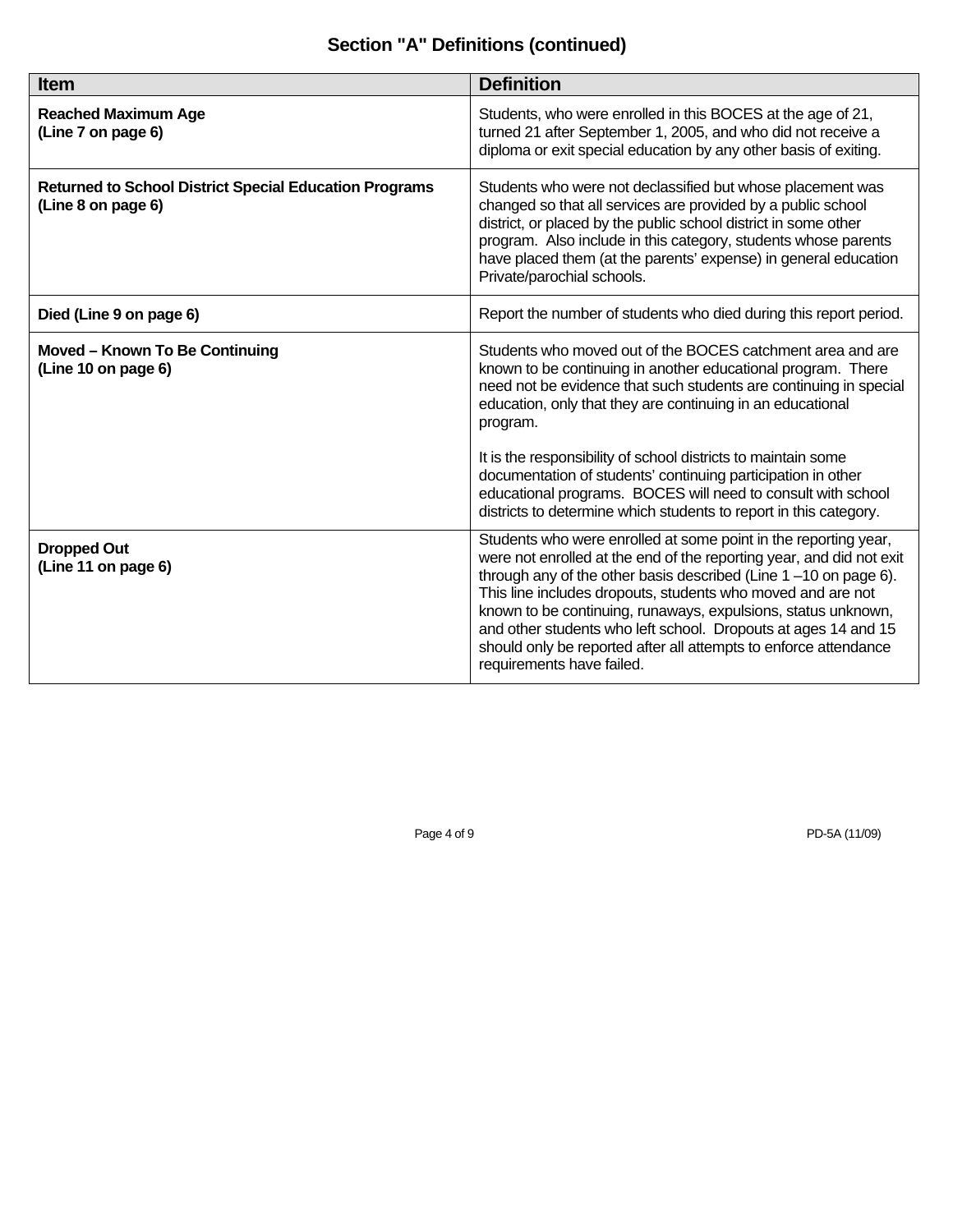### **Section A – Table 1Report of Students with Disabilities Returned to General Education (Declassified) Between Ages 3 – 13 July 1, 2005 to June 30, 2006**

|              |                                                                                                                                                                       | $A^*$                                                                        | $B^*$                                                                                                                                                                                           | C                                                                                     | D                                                                                      |
|--------------|-----------------------------------------------------------------------------------------------------------------------------------------------------------------------|------------------------------------------------------------------------------|-------------------------------------------------------------------------------------------------------------------------------------------------------------------------------------------------|---------------------------------------------------------------------------------------|----------------------------------------------------------------------------------------|
|              |                                                                                                                                                                       | <b>PRE-SCHOOL</b>                                                            | PRE-SCHOOL TO SCHOOL-<br><b>AGE TRANSITION</b>                                                                                                                                                  | <b>SCHOOL-AGE</b>                                                                     | <b>SCHOOL-AGE</b>                                                                      |
| Line<br>No.  |                                                                                                                                                                       | <b>Declassified While Still of</b><br><b>Preschool Age</b><br>$(Ages 3 - 4)$ | <b>Enrolled In General Education</b><br><b>Without A Disability</b><br><b>Classification After Transitioning</b><br><b>From Preschool Special</b><br><b>Education To School Age</b><br>Programs | <b>Declassified And Returned</b><br><b>To General Education</b><br>Between Ages 4 - 8 | <b>Declassified And Returned To</b><br><b>General Education Between</b><br>Ages 9 - 13 |
|              | <b>Pre-School Students With Disabilities</b>                                                                                                                          |                                                                              |                                                                                                                                                                                                 |                                                                                       |                                                                                        |
| $\mathbf{2}$ | <b>School Age Students With Disabilities</b><br><b>Receiving Special Class Programs.</b><br>These students may also be receiving<br>other special education services. |                                                                              |                                                                                                                                                                                                 |                                                                                       |                                                                                        |
| 3            | <b>School Age Students With Disabilities</b><br><b>Receiving Only Services Other Than</b><br><b>Special Class Programs</b>                                            |                                                                              |                                                                                                                                                                                                 |                                                                                       |                                                                                        |

**\* Only BOCES that operate approved preschool special education programs, pursuant to Section 4410 of the Education Law, should enter data in the two cells below. All other BOCES should enter "NA" (Not Applicable).** 

**Section A – Table 2** 

## **Report of School Age Students with Disabilities, Ages 4 - 13, Returned to School District Special Education Programs July 1, 2005 to June 30, 2006**

| Line<br>No. |                                                                                                                                                   | Number of Students Returned to School District<br>Special Education Programs Between Ages 4 – 13 |
|-------------|---------------------------------------------------------------------------------------------------------------------------------------------------|--------------------------------------------------------------------------------------------------|
|             | School Age Students with Disabilities Receiving Special Class Programs. These students may also be<br>receiving other special education services. |                                                                                                  |
| ົ           | School Age Students with Disabilities Receiving Only Services Other Than Special Class Programs                                                   |                                                                                                  |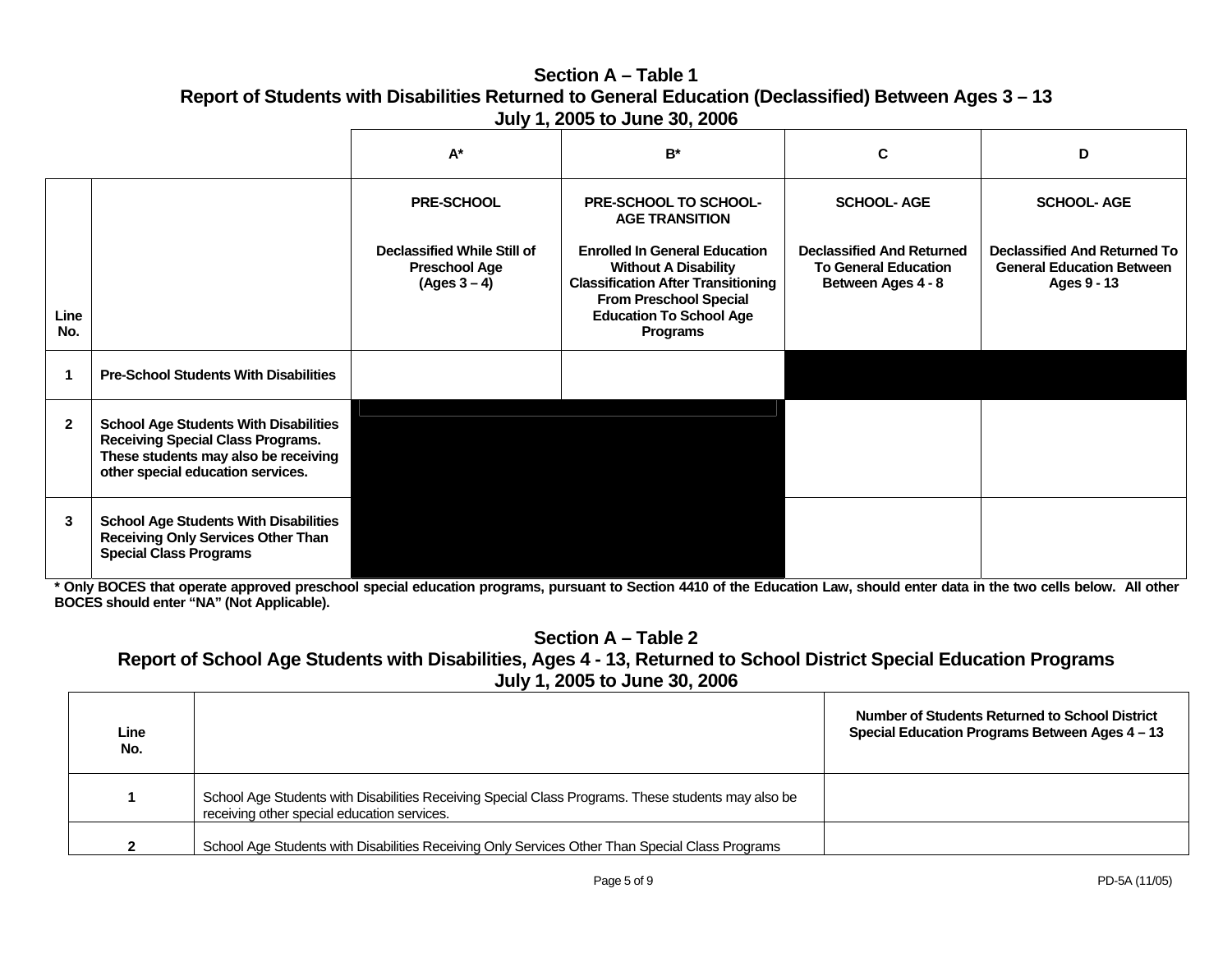#### **Section A – Tables 3 and 4**

**Report of Students with Disabilities Exiting Special Education or Returned to School District Special Education Programs (Ages 14 –21) July 1, 2005 to June 30, 2006** 

|                 |                                                                         | Table 3<br><b>Students Provided Special Class Programs</b> |    |              |    |    |             |    | Table 4<br>Students Provided Only Other Than Special Class Programs |                            |    |    |    |    |              |              |    |             |                  |
|-----------------|-------------------------------------------------------------------------|------------------------------------------------------------|----|--------------|----|----|-------------|----|---------------------------------------------------------------------|----------------------------|----|----|----|----|--------------|--------------|----|-------------|------------------|
|                 |                                                                         | Α                                                          | В  | $\mathbf{C}$ | D  | E. | $\mathsf F$ | G  | н                                                                   |                            | J  | Κ  |    | M  | $\mathsf{N}$ | $\mathbf{o}$ | P  | $\mathsf Q$ | $\mathsf{R}$     |
|                 |                                                                         | Age as of December 1, 2005                                 |    |              |    |    |             |    |                                                                     | Age as of December 1, 2005 |    |    |    |    |              |              |    |             |                  |
|                 | <b>Basis of Exit</b>                                                    | 14                                                         | 15 | 16           | 17 | 18 | 19          | 20 | 21                                                                  | <b>Total</b><br>$(A-H)$    | 14 | 15 | 16 | 17 | 18           | 19           | 20 | 21          | Total<br>$(J-Q)$ |
| $\overline{1}$  | Regents Diploma with Advanced Designation<br>and/or Honors              |                                                            |    |              |    |    |             |    |                                                                     |                            |    |    |    |    |              |              |    |             |                  |
| $\overline{2}$  | <b>Regents Diploma (Regular)</b>                                        |                                                            |    |              |    |    |             |    |                                                                     |                            |    |    |    |    |              |              |    |             |                  |
| $\mathbf{3}$    | <b>Local Diploma</b>                                                    |                                                            |    |              |    |    |             |    |                                                                     |                            |    |    |    |    |              |              |    |             |                  |
| 4               | <b>High School Equivalency Diploma</b>                                  |                                                            |    |              |    |    |             |    |                                                                     |                            |    |    |    |    |              |              |    |             |                  |
| $5\phantom{.0}$ | Individualized Education Program Diploma                                |                                                            |    |              |    |    |             |    |                                                                     |                            |    |    |    |    |              |              |    |             |                  |
| 6               | <b>Declassified Returned To General Education</b>                       |                                                            |    |              |    |    |             |    |                                                                     |                            |    |    |    |    |              |              |    |             |                  |
| $\overline{7}$  | <b>Reached Maximum Age</b>                                              |                                                            |    |              |    |    |             |    |                                                                     |                            |    |    |    |    |              |              |    |             |                  |
| 8               | <b>Returned To School District Special</b><br><b>Education Programs</b> |                                                            |    |              |    |    |             |    |                                                                     |                            |    |    |    |    |              |              |    |             |                  |
| 9               | <b>Died</b>                                                             |                                                            |    |              |    |    |             |    |                                                                     |                            |    |    |    |    |              |              |    |             |                  |
| 10              | Moved - Known To Be Continuing                                          |                                                            |    |              |    |    |             |    |                                                                     |                            |    |    |    |    |              |              |    |             |                  |
| 11              | <b>Dropped Out</b>                                                      |                                                            |    |              |    |    |             |    |                                                                     |                            |    |    |    |    |              |              |    |             |                  |
| 12              | Total - Lines 1-11                                                      |                                                            |    |              |    |    |             |    |                                                                     |                            |    |    |    |    |              |              |    |             |                  |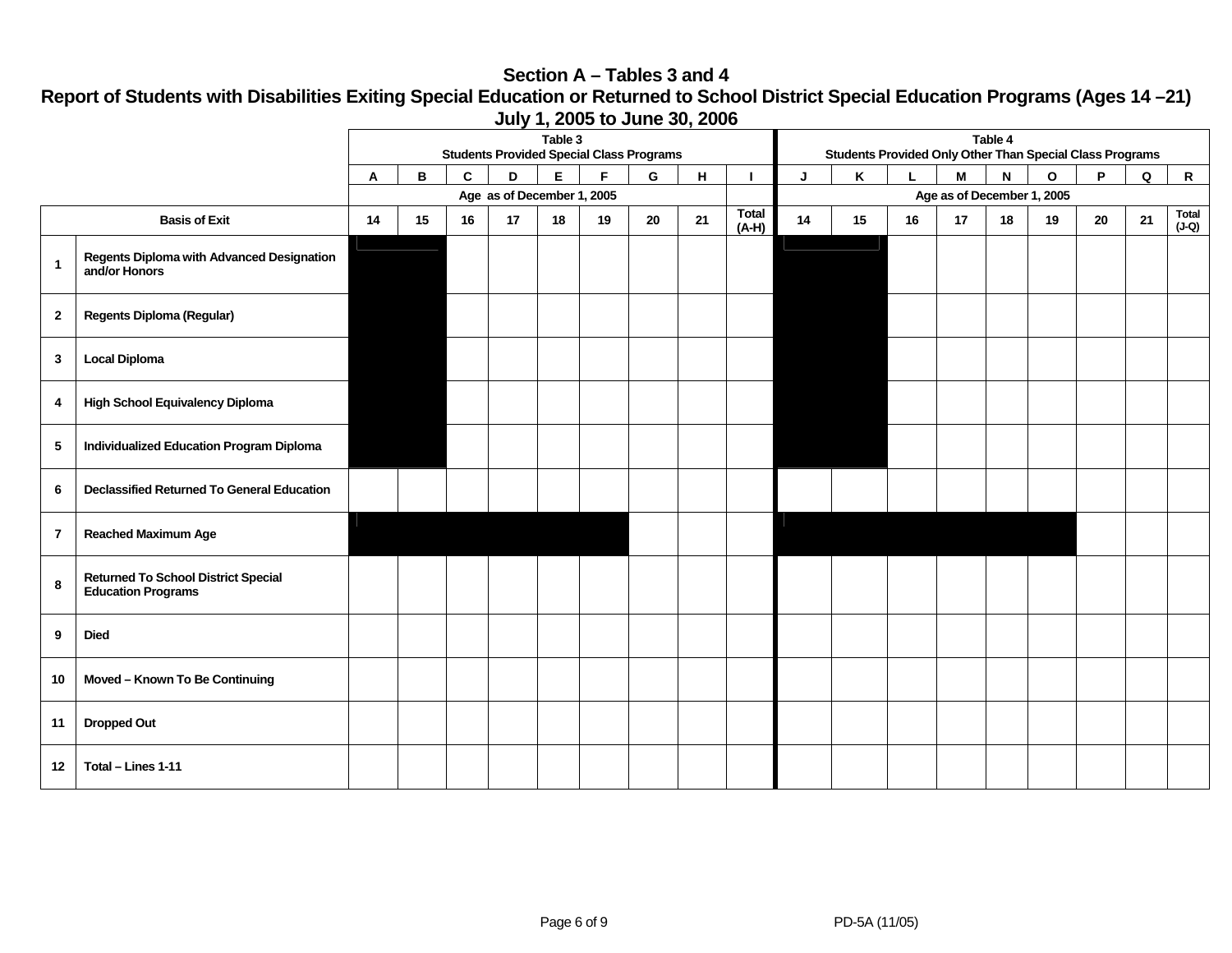#### **Section A – Tables 5 and 6 Race/Ethnicity of Students with Disabilities Exiting Special Education or Returned To School District Special Education Programs (Ages 14– 21) July 1, 2005 to June 30, 2006**

|                |                                                                         | $\frac{1}{2}$ , $\frac{1}{2}$ , $\frac{1}{2}$ , $\frac{1}{2}$ , $\frac{1}{2}$ , $\frac{1}{2}$ , $\frac{1}{2}$ , $\frac{1}{2}$ , $\frac{1}{2}$<br>Table 5<br><b>Students Provided Special Class Programs</b> |                               |       |                       |                |                       |                                         | Table 6<br>Students Provided Only Other Than Special Class Programs |              |          |                         |          |  |  |  |
|----------------|-------------------------------------------------------------------------|-------------------------------------------------------------------------------------------------------------------------------------------------------------------------------------------------------------|-------------------------------|-------|-----------------------|----------------|-----------------------|-----------------------------------------|---------------------------------------------------------------------|--------------|----------|-------------------------|----------|--|--|--|
|                |                                                                         | A                                                                                                                                                                                                           | В                             | C     | D                     | $\overline{E}$ | $F^*$                 | G                                       | н                                                                   |              | J        | $\overline{\mathsf{K}}$ | $L^{**}$ |  |  |  |
|                |                                                                         |                                                                                                                                                                                                             |                               |       | <b>Race/Ethnicity</b> |                | <b>Race/Ethnicity</b> |                                         |                                                                     |              |          |                         |          |  |  |  |
|                | <b>Basis of Exit</b>                                                    | American<br>Indian<br>Alaskan<br>Native                                                                                                                                                                     | Asian/<br>Pacific<br>Islander | Black | Hispanic              | White          | Total                 | American<br>Indian<br>Alaskan<br>Native | Asian/<br>Pacific<br>Islander                                       | <b>Black</b> | Hispanic | White                   | Total    |  |  |  |
| $\mathbf{1}$   | <b>Regents Diploma with Advanced</b><br>Designation and/or Honors       |                                                                                                                                                                                                             |                               |       |                       |                |                       |                                         |                                                                     |              |          |                         |          |  |  |  |
| $\mathbf{2}$   | <b>Regents Diploma (Regular)</b>                                        |                                                                                                                                                                                                             |                               |       |                       |                |                       |                                         |                                                                     |              |          |                         |          |  |  |  |
| $\mathbf{3}$   | <b>Local Diploma</b>                                                    |                                                                                                                                                                                                             |                               |       |                       |                |                       |                                         |                                                                     |              |          |                         |          |  |  |  |
| 4              | High School Equivalency Diploma.                                        |                                                                                                                                                                                                             |                               |       |                       |                |                       |                                         |                                                                     |              |          |                         |          |  |  |  |
| 5              | <b>Individualized Education Program Diploma</b>                         |                                                                                                                                                                                                             |                               |       |                       |                |                       |                                         |                                                                     |              |          |                         |          |  |  |  |
| 6              | <b>Declassified Returned To General Education</b>                       |                                                                                                                                                                                                             |                               |       |                       |                |                       |                                         |                                                                     |              |          |                         |          |  |  |  |
| $\overline{7}$ | <b>Reached Maximum Age</b>                                              |                                                                                                                                                                                                             |                               |       |                       |                |                       |                                         |                                                                     |              |          |                         |          |  |  |  |
| 8              | <b>Returned To School District Special</b><br><b>Education Programs</b> |                                                                                                                                                                                                             |                               |       |                       |                |                       |                                         |                                                                     |              |          |                         |          |  |  |  |
| 9              | <b>Died</b>                                                             |                                                                                                                                                                                                             |                               |       |                       |                |                       |                                         |                                                                     |              |          |                         |          |  |  |  |
| 10             | Moved - Known To Be Continuing                                          |                                                                                                                                                                                                             |                               |       |                       |                |                       |                                         |                                                                     |              |          |                         |          |  |  |  |
| 11             | <b>Dropped Out</b>                                                      |                                                                                                                                                                                                             |                               |       |                       |                |                       |                                         |                                                                     |              |          |                         |          |  |  |  |
| 12             | Total - Lines 1-11                                                      |                                                                                                                                                                                                             |                               |       |                       |                |                       |                                         |                                                                     |              |          |                         |          |  |  |  |

\*Totals reported in this column must be the same as totals reported in Table 3, Column I

\*\*Totals reported in this column must be the same as totals reported in Table 4, Column R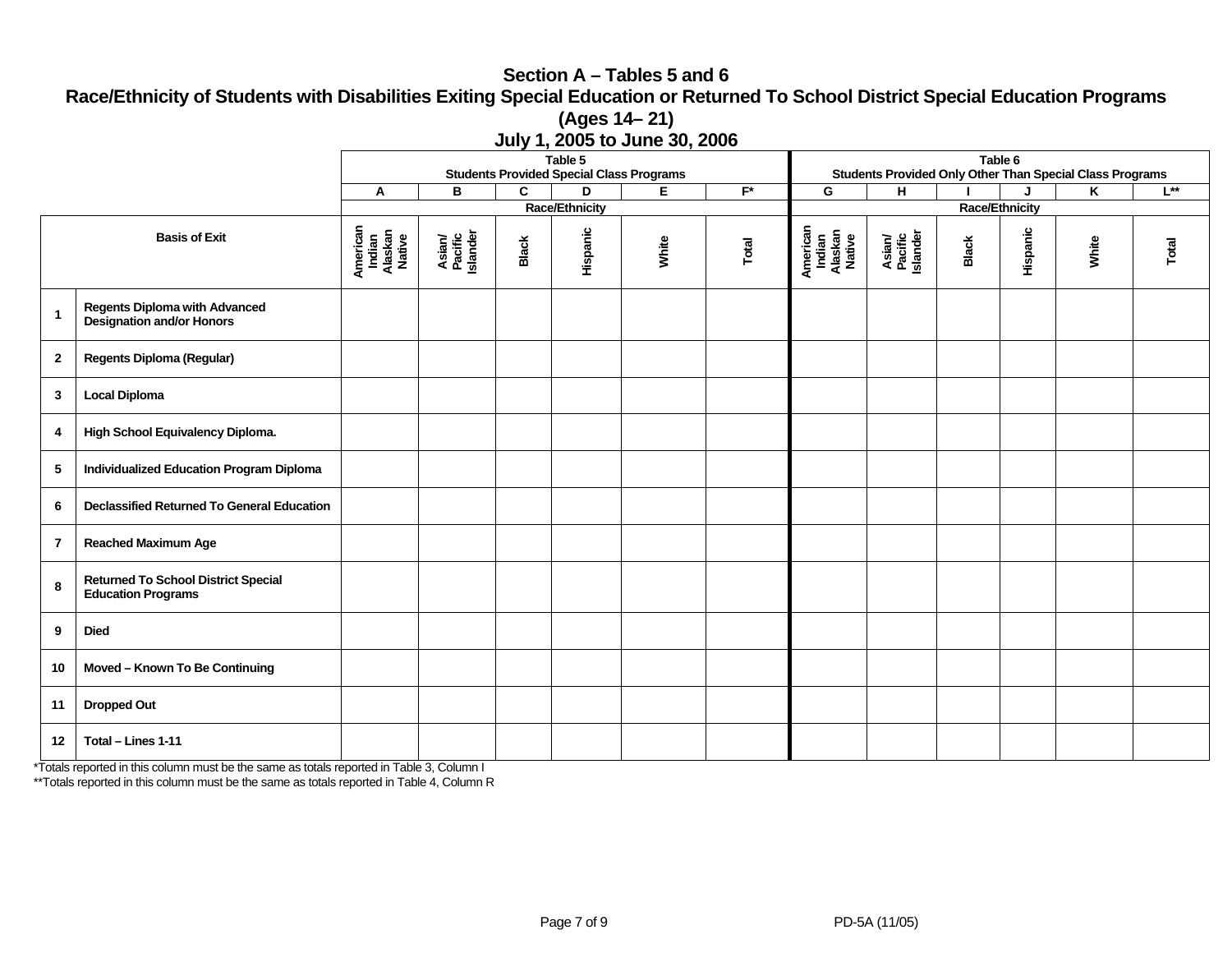#### **Section B – Report of Students with Disabilities Postsecondary Education and Employment Plans Table 1 – Students Provided Special Class Programs 2005-2006**

For all students with disabilities reported in Section A, Table 3, indicate their intended postsecondary plans. (BOCES are not required to verify that such plans were actually achieved/implemented by students.) Students should be reported once by their primary plan. (Students intending to enter postsecondary education programs and employment should be reported in the appropriate postsecondary education category.) The total number of students entered in this section should be equal to the total number of students in Section A, Table 3, who exited with a Regents Diploma with Advanced Designation and/or with Honors, Regents Diploma-Regular, Local Diploma, High School Equivalency Diploma, Individualized Education Program Diploma, Reached Maximum Age, or Dropped Out.

| <b>Number to Post-Secondary Education</b>                             |                       |                       |                             | Number To<br>Employment* | Number To<br><b>Military Service</b> | Number To<br><b>Adult Services</b> | Other | Unknown | Total | <b>Guidelines for Matching Numbers</b><br>Reported on Table 3 on Page 6    |
|-----------------------------------------------------------------------|-----------------------|-----------------------|-----------------------------|--------------------------|--------------------------------------|------------------------------------|-------|---------|-------|----------------------------------------------------------------------------|
|                                                                       | $4 - Year$<br>College | $2 - Year$<br>College | Other<br>Post-<br>Secondary |                          |                                      |                                    |       |         |       |                                                                            |
| Regents Diploma<br>with Advanced<br>Designation and/or<br>with Honors |                       |                       |                             |                          |                                      |                                    |       |         |       | The total must equal the total reported on<br>Line 1 of Table 3 on Page 6  |
| Regents Diploma-<br>Regular                                           |                       |                       |                             |                          |                                      |                                    |       |         |       | The total must equal the total reported on<br>Line 2 of Table 3 on Page 6  |
| Local Diploma                                                         |                       |                       |                             |                          |                                      |                                    |       |         |       | The total must equal the total reported on<br>Line 3 of Table 3 on Page 6  |
| <b>HSE Diploma</b>                                                    |                       |                       |                             |                          |                                      |                                    |       |         |       | The total must equal the total reported on<br>Line 4 of Table 3 on Page 6  |
| <b>IEP Diploma</b>                                                    |                       |                       |                             |                          |                                      |                                    |       |         |       | The total must equal the total reported on<br>Line 5 of Table 3 on Page 6  |
| Reached Maximum<br>Age                                                |                       |                       |                             |                          |                                      |                                    |       |         |       | The total must equal the total reported on<br>Line 7 of Table 3 on Page 6  |
| Dropped Out                                                           |                       |                       |                             |                          |                                      |                                    |       |         |       | The total must equal the total reported on<br>Line 11 of Table 3 on Page 6 |
| Total                                                                 |                       |                       |                             |                          |                                      |                                    |       |         |       |                                                                            |

\* **Employment can include regular competitive employment, supported employment, or sheltered employment, as long as the student will receive some compensation for work.**